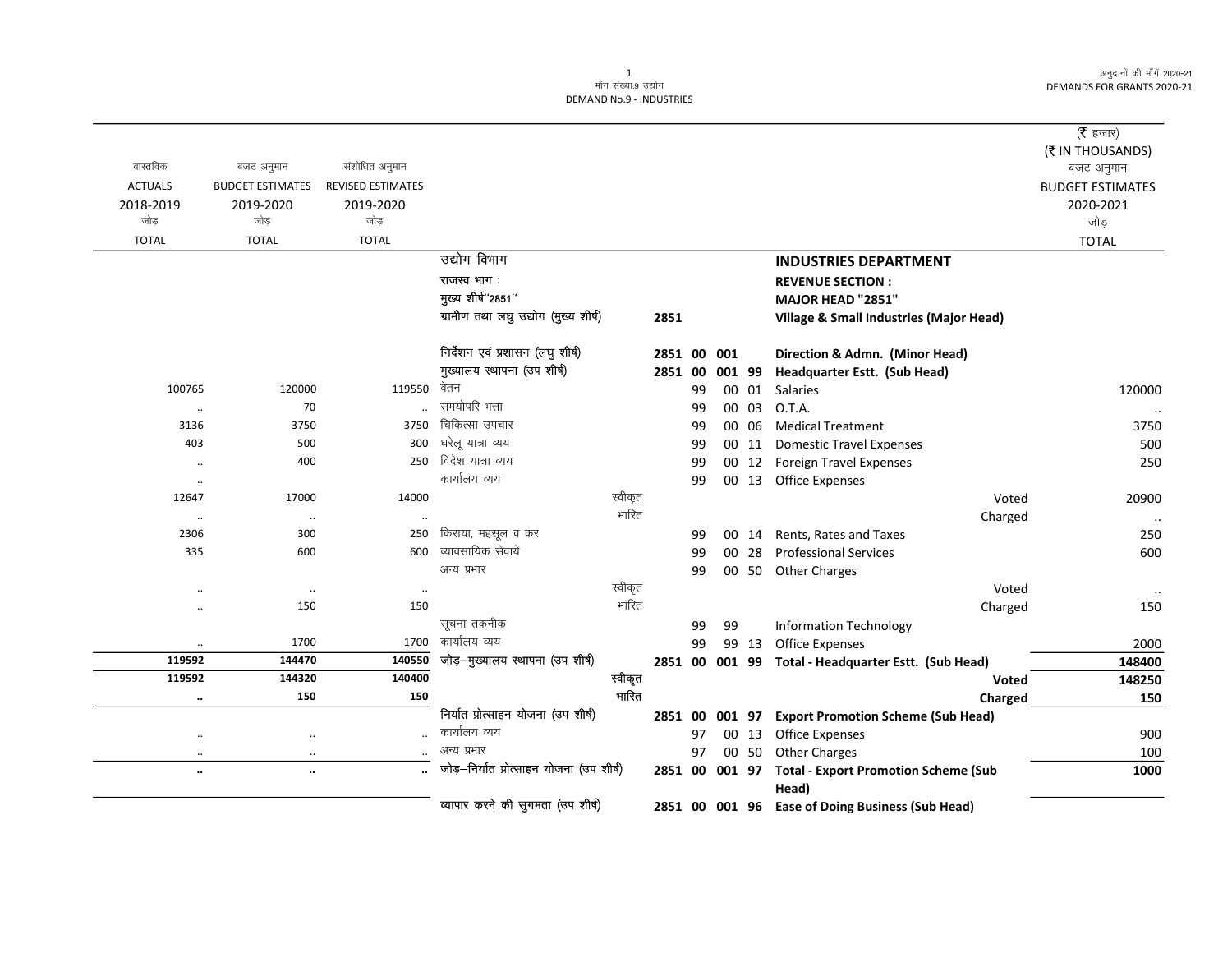|                |                                   |                          |                                             |             |    |                 |       |                                                        | ( $\bar{\tau}$ हजार)    |
|----------------|-----------------------------------|--------------------------|---------------------------------------------|-------------|----|-----------------|-------|--------------------------------------------------------|-------------------------|
|                |                                   |                          |                                             |             |    |                 |       |                                                        | (₹ IN THOUSANDS)        |
| वास्तविक       | बजट अनुमान                        | संशोधित अनुमान           |                                             |             |    |                 |       |                                                        | बजट अनुमान              |
| <b>ACTUALS</b> | <b>BUDGET ESTIMATES</b>           | <b>REVISED ESTIMATES</b> |                                             |             |    |                 |       |                                                        | <b>BUDGET ESTIMATES</b> |
| 2018-2019      | 2019-2020                         | 2019-2020                |                                             |             |    |                 |       |                                                        | 2020-2021               |
| जोड़           | जोड़                              | जोड                      |                                             |             |    |                 |       |                                                        | जोड                     |
| <b>TOTAL</b>   | <b>TOTAL</b>                      | <b>TOTAL</b>             |                                             |             |    |                 |       |                                                        | <b>TOTAL</b>            |
|                | $\ddot{\phantom{a}}$<br>$\ddotsc$ |                          | कार्यालय व्यय                               |             | 96 |                 | 00 13 | <b>Office Expenses</b>                                 | 25000                   |
|                | $\cdot$ .<br>$\ddotsc$            |                          | अन्य प्रभार                                 |             | 96 |                 | 00 50 | <b>Other Charges</b>                                   | 25000                   |
|                | $\ddot{\phantom{a}}$<br>$\ddotsc$ |                          | जोड़-व्यापार करने की सुगमता (उप शीर्ष)      | 2851 00     |    | 001 96          |       | <b>Total - Ease of Doing Business (Sub Head)</b>       | 50000                   |
| 119592         | 144470                            | 140550                   | जोड़-निर्देशन एवं प्रशासन (लघु शीर्ष)       | 2851 00 001 |    |                 |       | Total - Direction & Admn. (Minor Head)                 | 199400                  |
| 119592         | 144320                            | 140400                   | स्वीकृत                                     |             |    |                 |       | Voted                                                  | 199250                  |
|                | 150<br>$\ldots$                   | 150                      | भारित                                       |             |    |                 |       | Charged                                                | 150                     |
|                |                                   |                          | प्रशिक्षण (लघुशीर्ष)                        | 2851 00 003 |    |                 |       | <b>Training (Minor Head)</b>                           |                         |
|                |                                   |                          | सामान्य गंदे पानी के उपचार संयंत्रों के     |             |    | 2851 00 003 93  |       | Grant to aid to DSIIDC for Improvement/                |                         |
|                |                                   |                          | सुधार/उन्नयन के लिए डीएसआईआईडीसी            |             |    |                 |       | <b>Upgradation of Common Effluent</b>                  |                         |
|                |                                   |                          | को सहायता अनुदान (उप शीर्ष)                 |             |    |                 |       | <b>Treatment Plants (CETPs) (Sub Head)</b>             |                         |
|                |                                   |                          | सहायता अनुदान–सामान्य                       |             | 93 | 00              | 31    | Grants-in-aid-General                                  | 40000                   |
|                |                                   | $\ddotsc$                | पूंजीगत परिसम्पतियो के सृजन के लिए          |             | 93 | 00              | 35    | Grants for creation of capital assets                  | 20000                   |
|                |                                   |                          | अनुदान                                      |             |    |                 |       |                                                        |                         |
|                | <br>$\ldots$                      |                          | जोड़-सामान्य गंदे पानी के उपचार संयंत्रों   |             |    | 2851 00 003 93  |       | <b>Total: Grant to aid to DSIIDC for</b>               | 60000                   |
|                |                                   |                          | के सुधार/उन्नयन के लिए                      |             |    |                 |       | <b>Improvement/ Upgradation of Common</b>              |                         |
|                |                                   |                          | डीएसआईआईडीसी को सहायता अनुदान<br>(उप शीर्ष) |             |    |                 |       | <b>Effluent Treatment Plants (CETPs) (Sub</b><br>Head) |                         |
|                | $\ddotsc$<br>$\ldots$             |                          | जोड़-प्रशिक्षण (लघु शीर्ष)                  | 2851 00 003 |    |                 |       | <b>Total - Training (Minor Head)</b>                   | 60000                   |
|                |                                   |                          | अनुसंधान और विकास (लघु शीर्ष)               | 2851 00 004 |    |                 |       | <b>Research and Development (Minor Head)</b>           |                         |
|                |                                   |                          |                                             |             |    |                 |       |                                                        |                         |
|                |                                   |                          | स्टार्टप्स को बढ़ावा (उप शीर्ष)             | 2851 00     |    | 004 91          |       | <b>Promotion of Startup (Sub Head)</b>                 |                         |
|                |                                   |                          | मजदूरी                                      |             | 91 |                 | 00 02 | Wages                                                  | 10000                   |
|                |                                   |                          | कार्यालय व्यय                               |             | 91 |                 | 00 13 | <b>Office Expenses</b>                                 | 70000                   |
|                | $\ddotsc$<br>$\cdot$ .            |                          | आपूर्ति और सामग्री                          |             | 91 | 00 <sub>o</sub> | 21    | Supplies & Materials                                   | 30000                   |
|                |                                   |                          | अन्य प्रभार                                 |             | 91 |                 | 00 50 | <b>Other Charges</b>                                   | 70000                   |
|                |                                   |                          | सूचना तकनीक                                 |             | 91 | 99              |       | <b>Information Technology</b>                          |                         |
|                | $\ddotsc$                         |                          | कार्यालय व्यय                               |             | 91 |                 | 99 13 | <b>Office Expenses</b>                                 | 20000                   |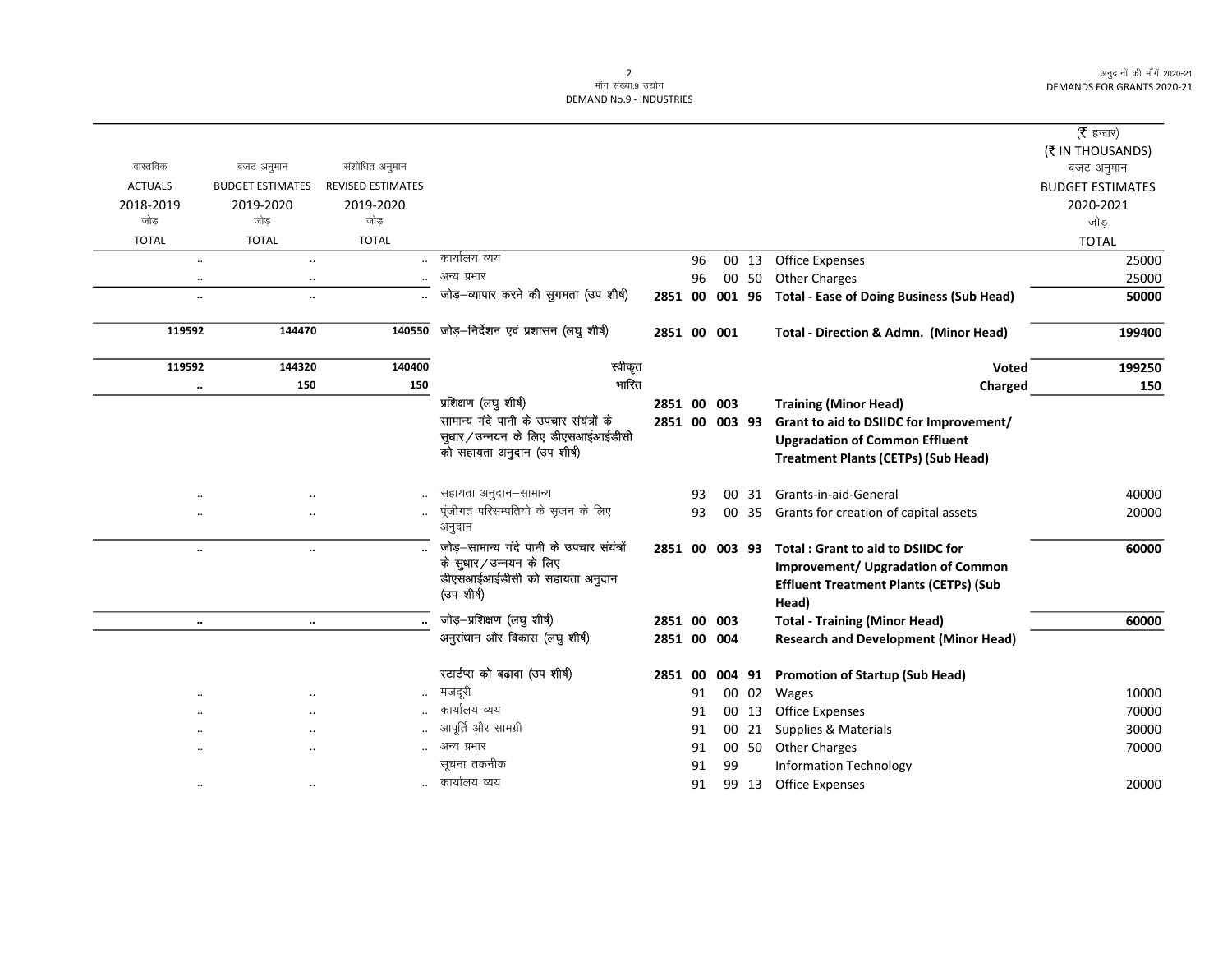|                |                         |                          |                                           |                |    |        |       |                                                          | ( $\bar{\tau}$ हजार)    |
|----------------|-------------------------|--------------------------|-------------------------------------------|----------------|----|--------|-------|----------------------------------------------------------|-------------------------|
|                |                         |                          |                                           |                |    |        |       |                                                          | (₹ IN THOUSANDS)        |
| वास्तविक       | बजट अनुमान              | संशोधित अनुमान           |                                           |                |    |        |       |                                                          | बजट अनुमान              |
| <b>ACTUALS</b> | <b>BUDGET ESTIMATES</b> | <b>REVISED ESTIMATES</b> |                                           |                |    |        |       |                                                          | <b>BUDGET ESTIMATES</b> |
| 2018-2019      | 2019-2020               | 2019-2020                |                                           |                |    |        |       |                                                          | 2020-2021               |
| जोड            | जोड                     | जोड                      |                                           |                |    |        |       |                                                          | जोड                     |
| <b>TOTAL</b>   | <b>TOTAL</b>            | <b>TOTAL</b>             |                                           |                |    |        |       |                                                          | <b>TOTAL</b>            |
|                | $\ddotsc$<br>$\ddotsc$  |                          | जोड़-स्टार्टप्स को बढ़ावा (उप शीर्ष)      |                |    |        |       | 2851 00 004 91 Total - Promotion of Startup (Sub Head)   | 200000                  |
|                |                         |                          | स्टार्टप्स महोत्सव (उप शीर्ष)             | 2851 00        |    | 004 90 |       | <b>Startup Festival (Sub Head)</b>                       |                         |
|                | $\ddotsc$               |                          | कार्यालय व्यय                             |                | 90 |        | 00 13 | <b>Office Expenses</b>                                   | 50000                   |
|                | $\cdot$<br>$\ddotsc$    |                          | अन्य प्रभार                               |                | 90 |        | 00 50 | <b>Other Charges</b>                                     | 150000                  |
|                | $\ddotsc$<br>$\ddotsc$  |                          | जोड़-स्टार्टप्स महोत्सव (उप शीर्ष)        | 2851 00        |    | 004 90 |       | <b>Total - Startup Festival (Sub Head)</b>               | 200000                  |
|                | $\ldots$<br>$\ldots$    |                          | जोड़-अनुसंधान और विकास (लघु शीर्ष)        | 2851 00 004    |    |        |       | <b>Total - Research and Development (Minor</b>           | 400000                  |
|                |                         |                          |                                           |                |    |        |       | Head)                                                    |                         |
|                |                         |                          | लघु उद्योग (लघु शीर्ष)                    | 2851 00 102    |    |        |       | <b>Small Scale Industries (Minor Head)</b>               |                         |
|                |                         |                          | चमड़े के सामान के लिए फ्लैटेड कारखाने     | 2851 00 102 67 |    |        |       | <b>Flatted Factories for Leather Goods (Sub</b>          |                         |
|                |                         |                          | (उप शीर्ष)                                |                |    |        |       | Head)                                                    |                         |
|                | 668<br>763              | 700                      | वेतन                                      |                | 67 |        |       | 00 01 Salaries                                           | 760                     |
| 668            | 763                     | 700                      | जोड़–चमड़े के सामान के लिए फ्लैटेड        |                |    |        |       | 2851 00 102 67 Total - Flatted Factories for Leather     | 760                     |
|                |                         |                          | कारखाने (उप शीर्ष)                        |                |    |        |       | Goods (Sub Head)                                         |                         |
|                |                         |                          | कुटीर और लघु उद्योग (उप शीर्ष)            | 2851 00        |    | 102 60 |       | <b>Cottage and Small Scale Industries (Sub</b><br>Head)  |                         |
| 3015           | 3400                    | 3650                     | वेतन                                      |                | 60 |        |       | 00 01 Salaries                                           | 3710                    |
| 3015           | 3400                    | 3650                     | जोड़-कुटीर और लघु उद्योग (उप शीर्ष)       |                |    |        |       | 2851 00 102 60 Total - Cottage & Small Scale Industries  | 3710                    |
|                |                         |                          |                                           |                |    |        |       | (Sub Head)                                               |                         |
|                |                         |                          | प्रचार अधिप्रचार एवं प्रदर्शनी (उप शीर्ष) |                |    |        |       | 2851 00 102 55 Publicity, Propaganda and Exhibition (Sub |                         |
|                |                         |                          |                                           |                |    |        |       | Head)                                                    |                         |
| 3564           | 14400                   | 5000                     | विज्ञापन एवं प्रचार                       |                | 55 |        |       | 00 26 Advertisement & Publicity                          | 12000                   |
| 3564           | 14400                   | 5000                     | जोड़-प्रचार अधिप्रचार एवं प्रदर्शनी (उप   |                |    |        |       | 2851 00 102 55 Total - Publicity, Propaganda and         | 12000                   |
|                |                         |                          | शीर्ष)                                    |                |    |        |       | <b>Exhibition (Sub Head)</b>                             |                         |
|                |                         |                          | घरेलू विद्युत उपकरणों के लिए गुणवत्ता     |                |    |        |       | 2851 00 102 35 Quality marking scheme for domestic       |                         |
|                |                         |                          | अकन योजना (उप शीर्ष)                      |                |    |        |       | electrical appliances (Sub Head)                         |                         |
|                | $\cdot\cdot$            | 1758                     | वेतन                                      |                | 35 |        |       | 00 01 Salaries                                           | 3530                    |
|                | $\ldots$<br>$\ldots$    | 1758                     | जोड़-घरेलू विद्युत उपकरणों के लिए         |                |    |        |       | 2851 00 102 35 Total - Quality marking scheme for        | 3530                    |
|                |                         |                          | गुणवत्ता अकन योजना (उप शीर्ष)             |                |    |        |       | domestic electrical appliances (Sub Head)                |                         |
|                |                         |                          |                                           |                |    |        |       |                                                          |                         |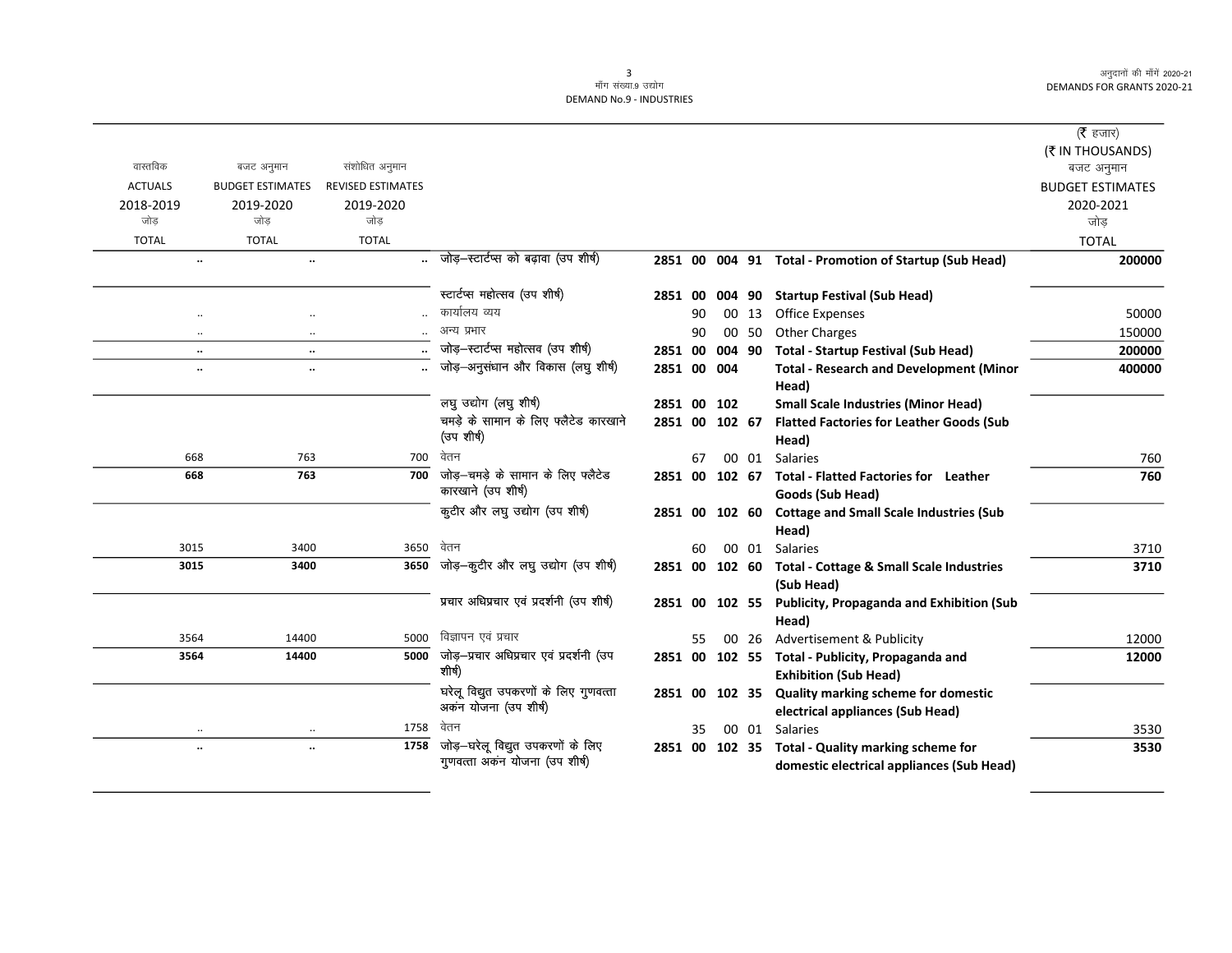$\overline{\phantom{0}}$ 

#### माँग संख्या.9 उद्योग DEMAND No.9 - INDUSTRIES

|                  |                         |                          |                                               |                |    |        |       |                                                          | ( $\bar{\tau}$ हजार)    |
|------------------|-------------------------|--------------------------|-----------------------------------------------|----------------|----|--------|-------|----------------------------------------------------------|-------------------------|
|                  |                         |                          |                                               |                |    |        |       |                                                          | (₹ IN THOUSANDS)        |
| वास्तविक         | बजट अनुमान              | संशोधित अनुमान           |                                               |                |    |        |       |                                                          | बजट अनुमान              |
| <b>ACTUALS</b>   | <b>BUDGET ESTIMATES</b> | <b>REVISED ESTIMATES</b> |                                               |                |    |        |       |                                                          | <b>BUDGET ESTIMATES</b> |
| 2018-2019<br>जोड | 2019-2020<br>जोड        | 2019-2020<br>जोड         |                                               |                |    |        |       |                                                          | 2020-2021               |
| <b>TOTAL</b>     | <b>TOTAL</b>            |                          |                                               |                |    |        |       |                                                          | जोड                     |
|                  |                         | <b>TOTAL</b>             | लघु उद्योगों के ऑकड़े एकत्रित करना (सी.       | 2851 00 102 14 |    |        |       | <b>Collection of Statistics of Small Scale</b>           | <b>TOTAL</b>            |
|                  |                         |                          | एस.एस) (उप शीर्ष)                             |                |    |        |       | Industries (CSS) (Sub Head)                              |                         |
|                  | 100<br>$\ddotsc$        |                          | अन्य प्रभार                                   |                | 14 |        | 00 50 | <b>Other Charges</b>                                     | 100                     |
|                  | 100<br>$\ddotsc$        |                          | जोड़-लघु उद्योगों के ऑकड़े एकत्रित            |                |    |        |       | 2851 00 102 14 Total - Collection of Statistics of Small | 100                     |
|                  |                         |                          | करना (सी.एस.एस) (उप शीर्ष)                    |                |    |        |       | Scale Industries (CSS) (Sub Head)                        |                         |
|                  |                         |                          |                                               |                |    |        |       |                                                          |                         |
|                  |                         |                          | राजीव गाँधी उद्यमी मित्र योजना (सी.एस.        | 2851 00 102 07 |    |        |       | Rajeev Gandhi Udayami Mitra Yojana                       |                         |
|                  |                         |                          | एस) (उप शीर्ष)                                |                |    |        |       | (CSS) (Sub Head)                                         |                         |
|                  |                         | 450                      | कार्यालय व्यय                                 |                | 07 |        | 00 13 | <b>Office Expenses</b>                                   |                         |
|                  | $\ddotsc$<br>٠.         | 450                      | जोड़-राजीव गाँधी उद्यमी मित्र योजना (सी.      | 2851 00 102 07 |    |        |       | Total - Rajeev Gandhi Udayami Mitra                      | $\ddotsc$               |
|                  |                         |                          | एस.एस) (उप शीर्ष)                             |                |    |        |       | Yojana (CSS) (Sub Head)                                  |                         |
| 7247             | 18663                   | 11558                    | जोड़-लघु उद्योग (लघु शीर्ष)                   | 2851 00 102    |    |        |       | <b>Total - Small Scale Industries (Minor Head)</b>       | 20100                   |
|                  |                         |                          |                                               |                |    |        |       |                                                          |                         |
|                  |                         |                          | हथकरघा उद्योग (लघु शीर्ष)                     | 2851 00 103    |    |        |       | Handloom Industries (Minor Head)                         |                         |
|                  |                         |                          | भारत नगर में बुनकर बस्ती (उप शीर्ष)           | 2851 00 103 87 |    |        |       | <b>Weavers Colony at Bharat Nagar (Sub</b>               |                         |
| 1246             | 1500                    | 1400                     | वेतन                                          |                | 87 |        |       | Head)<br>00 01 Salaries                                  | 1570                    |
| 1246             | 1500                    |                          | 1400 जोड़-भारत नगर में बुनकर बस्ती (उप शीर्ष) | 2851 00 103 87 |    |        |       | <b>Total - Weavers Colony at Bharat Nagar</b>            | 1570                    |
|                  |                         |                          |                                               |                |    |        |       | (Sub Head)                                               |                         |
|                  |                         |                          | अन्य योजनायें (उप शीर्ष)                      | 2851 00        |    | 103 86 |       | <b>Other Schemes (Sub Head)</b>                          |                         |
| 1225             | 1428                    | 1400                     | वेतन                                          |                | 86 |        | 00 01 | <b>Salaries</b>                                          | 1570                    |
| 1225             | 1428                    | 1400                     | जोड़- अन्य योजनायें (उप शीर्ष)                |                |    |        |       | 2851 00 103 86 Total - Other Schemes (Sub Head)          | 1570                    |
|                  |                         |                          | दीनदयाल हथकरघा प्रोत्साहन योजना               | 2851 00 103 65 |    |        |       | <b>Promotion of handlooms including Deen</b>             |                         |
|                  |                         |                          | सहित हथकरघा प्रोत्साहन (उप शीर्ष)             |                |    |        |       | Dayal Hath Kargha Prothsahan Yojna (Sub                  |                         |
|                  |                         |                          |                                               |                |    |        |       | Head)                                                    |                         |
| 171              | 1000                    | 300                      | अन्य प्रभार                                   |                | 65 |        | 00 50 | <b>Other Charges</b>                                     | 1000                    |
| 171              | 1000                    | 300                      | जोड–दीनदयाल हथकरघा प्रोत्साहन योजना           | 2851 00 103 65 |    |        |       | <b>Total - Promotion of handlooms including</b>          | 1000                    |
|                  |                         |                          | सहित हथकरघा प्रोत्साहन (उप शीर्ष)             |                |    |        |       | Deen Dayal Hath Kargha Prothsahan Yojna                  |                         |
|                  |                         |                          |                                               |                |    |        |       | (Sub Head)                                               |                         |

4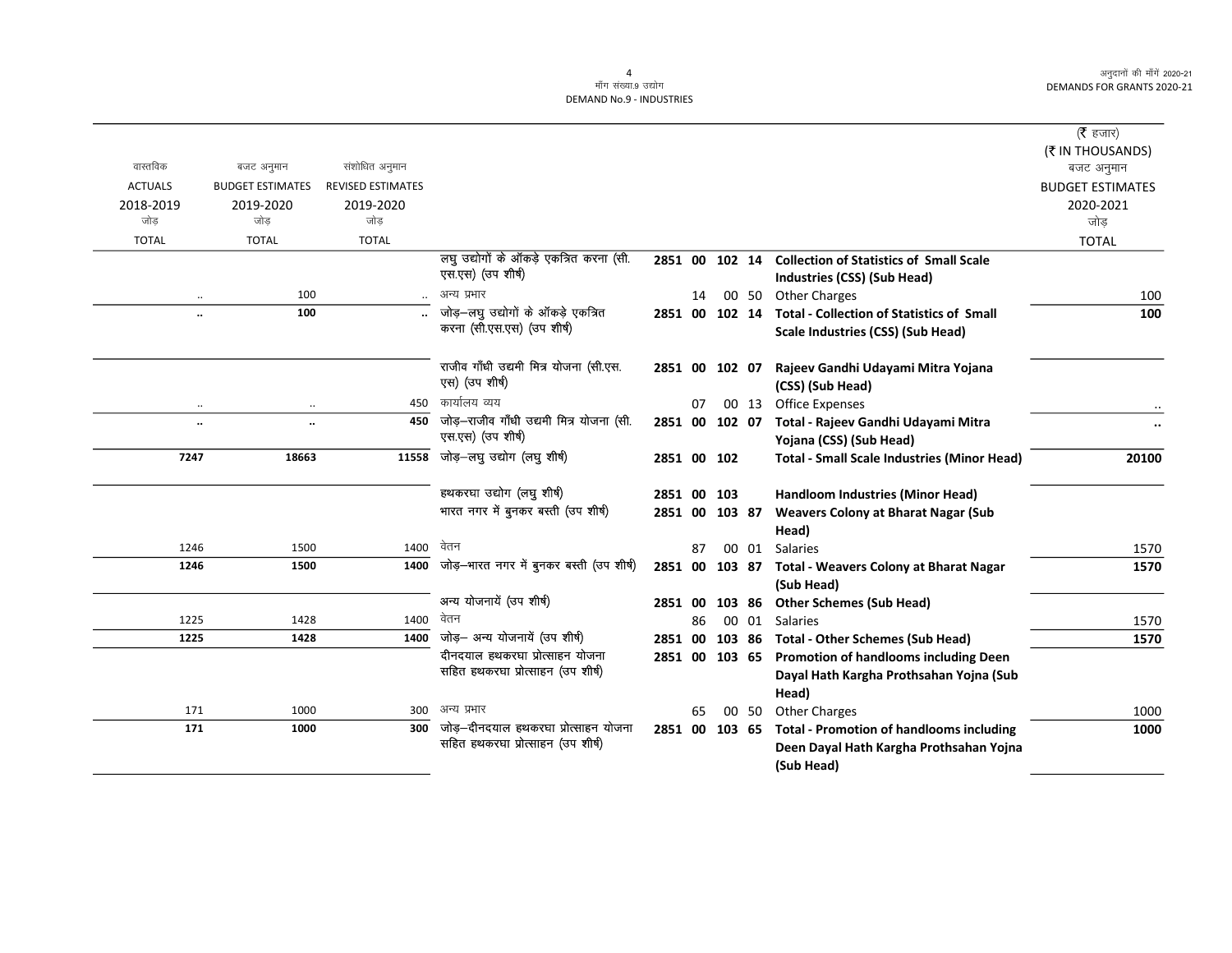|                      |                         |                          |                                                    |                |    |        |       |                                                           | ( <b>रै</b> हजार)       |
|----------------------|-------------------------|--------------------------|----------------------------------------------------|----------------|----|--------|-------|-----------------------------------------------------------|-------------------------|
|                      |                         |                          |                                                    |                |    |        |       |                                                           | (₹ IN THOUSANDS)        |
| वास्तविक             | बजट अनुमान              | संशोधित अनुमान           |                                                    |                |    |        |       |                                                           | बजट अनुमान              |
| <b>ACTUALS</b>       | <b>BUDGET ESTIMATES</b> | <b>REVISED ESTIMATES</b> |                                                    |                |    |        |       |                                                           | <b>BUDGET ESTIMATES</b> |
| 2018-2019            | 2019-2020               | 2019-2020                |                                                    |                |    |        |       |                                                           | 2020-2021               |
| जोड                  | जोड                     | जोड                      |                                                    |                |    |        |       |                                                           | जोड                     |
| <b>TOTAL</b>         | <b>TOTAL</b>            | <b>TOTAL</b>             |                                                    |                |    |        |       |                                                           | <b>TOTAL</b>            |
|                      |                         |                          | दीनदयाल हथकरघा प्रोत्साहन योजना के                 | 2851 00 103 51 |    |        |       | Promotion of Handloom for Deen Dayal                      |                         |
|                      |                         |                          | लिये हथकरघा प्रोत्साहन (सी.एस.एस) (उप<br>शीर्ष)    |                |    |        |       | Hathkargha Protsahan Yojna (CSS) (Sub                     |                         |
|                      |                         |                          |                                                    |                |    |        |       | Head)                                                     |                         |
| $\ddotsc$            | 2000                    | 1000                     | अन्य प्रभार                                        |                | 51 |        | 00 50 | <b>Other Charges</b>                                      | 2000                    |
| $\ddot{\phantom{a}}$ | 2000                    | 1000                     | जोड–दीनदयाल हथकरघा प्रोत्साहन योजना                | 2851 00 103 51 |    |        |       | <b>Total - Promotion of Handloom for Deen</b>             | 2000                    |
|                      |                         |                          | के लिये हथकरघा प्रोत्साहन (सी.एस.एस)<br>(उप शीर्ष) |                |    |        |       | Dayal Hathkargha Protsahan Yojna (CSS)                    |                         |
|                      |                         |                          |                                                    |                |    |        |       | (Sub Head)                                                |                         |
| 2642                 | 5928                    | 4100                     | जोड़-हथकरघा उद्योग (लघु शीर्ष)                     | 2851 00 103    |    |        |       | <b>Total - Handloom Industries (Minor Head)</b>           | 6140                    |
|                      |                         |                          | हस्तशिल्प उद्योग (लघु शीर्ष)                       |                |    |        |       |                                                           |                         |
|                      |                         |                          | हस्तशिल्प का विकास (उप शीर्ष)                      | 2851 00        |    | 104    |       | <b>Handicraft Industries (Minor Head)</b>                 |                         |
|                      |                         |                          | कार्यालय व्यय                                      | 2851 00        |    | 104 90 |       | <b>Promotion of Handicrafts (Sub Head)</b>                |                         |
| 488                  | 600                     | 600                      | अन्य प्रभार                                        |                | 90 |        | 00 13 | <b>Office Expenses</b>                                    | 600                     |
| 5                    | 100                     | 100                      | जोड़-हस्तशिल्प का विकास (उप शीर्ष)                 |                | 90 |        | 00 50 | Other Charges                                             | 100                     |
| 493                  | 700                     | 700                      |                                                    | 2851 00        |    | 104 90 |       | <b>Total - Promotion of Handicrafts (Sub</b>              | 700                     |
|                      |                         |                          | जोड़-हस्तशिल्प उद्योग (लघु शीर्ष)                  |                |    |        |       | Head)                                                     |                         |
| 493                  | 700                     | 700                      |                                                    | 2851 00 104    |    |        |       | <b>Total - Handicraft Industries (Minor Head)</b>         | 700                     |
|                      |                         |                          | खादी तथा ग्राम उद्योग (लघु शीर्ष)                  | 2851 00 105    |    |        |       | Khadi and Village Industries (Minor Head)                 |                         |
|                      |                         |                          |                                                    |                |    |        |       |                                                           |                         |
|                      |                         |                          | खादी तथा ग्राम उद्योग बोर्ड (उप शीर्ष)             | 2851 00 105 97 |    |        |       | Khadi and Village Industries Board (Sub                   |                         |
|                      |                         |                          |                                                    |                |    |        |       | Head)                                                     |                         |
| 2500                 | 10000                   | 25000                    | सहायता अनुदान–सामान्य                              |                | 97 |        |       | 00 31 Grants-in-aid-General                               | 5000                    |
| $\cdot\cdot$         | 1000                    | $\ddotsc$                | पूंजीगत परिसम्पतियो के सृजन के लिए<br>अनुदान       |                | 97 |        |       | 00 35 Grants for creation of capital assets               | 1000                    |
| 43092                | 50000                   | 50000                    | सहायता अनुदान–वेतन                                 |                | 97 |        | 00 36 | Grants-in-aid-Salaries                                    | 52500                   |
| 45592                | 61000                   | 75000                    | जोड़- खादी तथा ग्राम उद्योग बोर्ड (उप              |                |    |        |       | 2851 00 105 97 Total : Khadi and Village Industries Board | 58500                   |
|                      |                         |                          | शीर्ष)                                             |                |    |        |       | (Sub Head)                                                |                         |
|                      |                         |                          | दस क्षेत्रीय विशेष प्रदर्शनियां (उप शीर्ष)         |                |    |        |       | 2851 00 105 91 Ten zonal/special exhibitions (Sub Head)   |                         |
|                      | 1000                    | 500                      | विज्ञापन एवं प्रचार                                |                | 91 |        |       | 00 26 Advertisement & Publicity                           | 1000                    |
|                      |                         |                          |                                                    |                |    |        |       |                                                           |                         |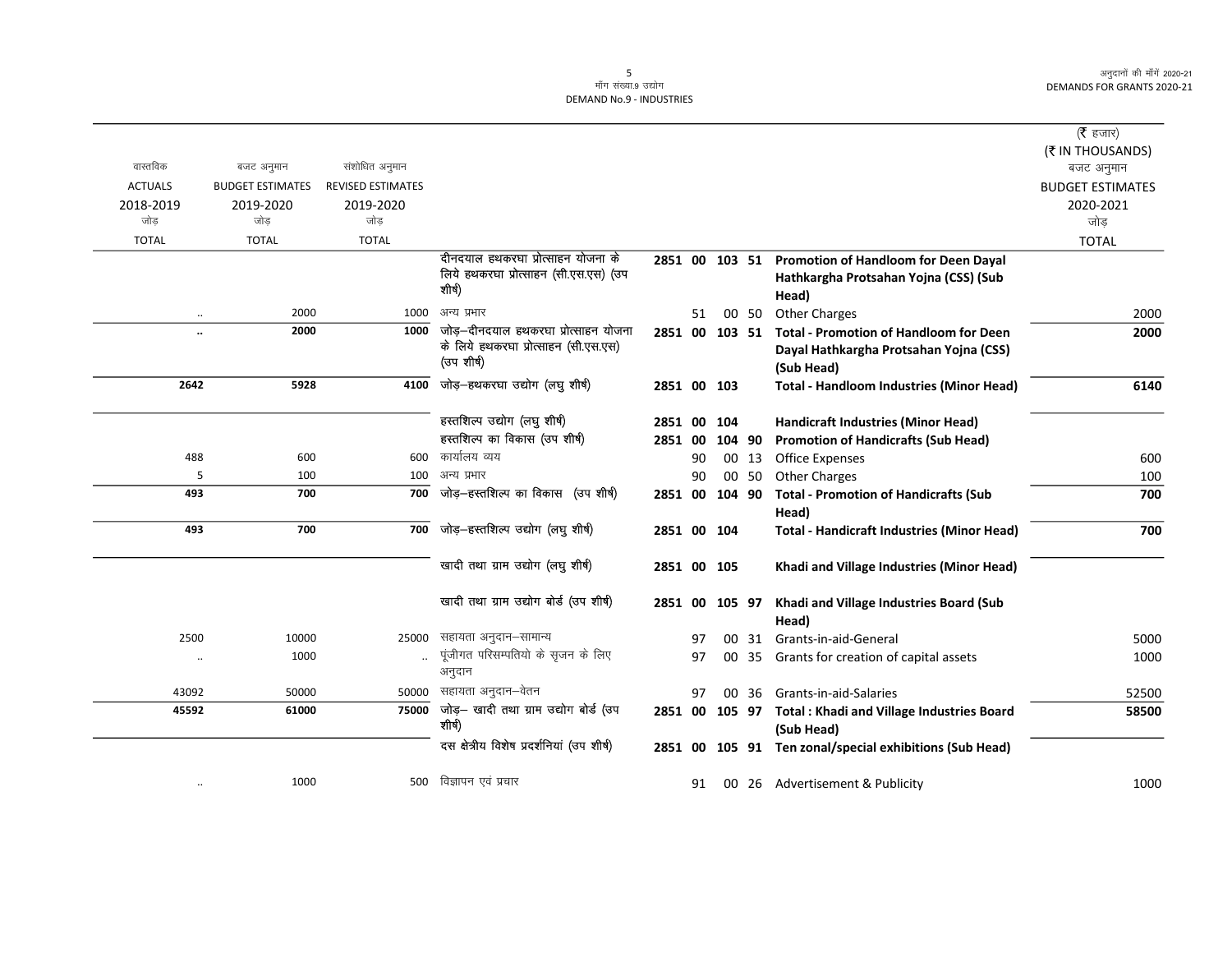#### मॉंग संख्या.9 उद्योग DEMAND No.9 - INDUSTRIES

|                      |                         |                          |                                                        |                |    |                |       |                                                              | ( $\bar{\tau}$ हजार)    |
|----------------------|-------------------------|--------------------------|--------------------------------------------------------|----------------|----|----------------|-------|--------------------------------------------------------------|-------------------------|
|                      |                         |                          |                                                        |                |    |                |       |                                                              | (₹ IN THOUSANDS)        |
| वास्तविक             | बजट अनुमान              | संशोधित अनुमान           |                                                        |                |    |                |       |                                                              | बजट अनुमान              |
| <b>ACTUALS</b>       | <b>BUDGET ESTIMATES</b> | <b>REVISED ESTIMATES</b> |                                                        |                |    |                |       |                                                              | <b>BUDGET ESTIMATES</b> |
| 2018-2019            | 2019-2020               | 2019-2020                |                                                        |                |    |                |       |                                                              | 2020-2021               |
| जोड                  | जोड                     | जोड                      |                                                        |                |    |                |       |                                                              | जोड                     |
| <b>TOTAL</b>         | <b>TOTAL</b>            | <b>TOTAL</b>             |                                                        |                |    |                |       |                                                              | <b>TOTAL</b>            |
| $\ddot{\phantom{0}}$ | 1000                    | 500                      | जोड़–दस क्षेत्रीय विशेष प्रदर्शनियां (उप<br>शीर्ष)     | 2851 00 105 91 |    |                |       | Total - Ten zonal/special exhibitions (Sub<br>Head)          | 1000                    |
| 45592                | 62000                   | 75500                    | जोड़-खादी तथा ग्राम उद्योग (लघु शीर्ष)                 | 2851 00 105    |    |                |       | Total - Khadi and Village Industries (Minor                  | 59500                   |
|                      |                         |                          |                                                        |                |    |                |       | Head)                                                        |                         |
|                      |                         |                          | शिक्षित बेरोजगार युवकों के लिये रोजगार                 | 2851 00 111    |    |                |       | <b>Employment scheme for unemployed</b>                      |                         |
|                      |                         |                          | योजना (लघु शीर्ष)                                      |                |    |                |       | educated youths (Minor Head)                                 |                         |
|                      |                         |                          | शिक्षित बेरोजगार युवकों के लिए स्वरोजगार               |                |    | 2851 00 111 97 |       | Self employment for educated                                 |                         |
|                      |                         |                          | (उप शीर्ष)                                             |                |    |                |       | unemployed youth (Sub Head)                                  |                         |
| $\ddotsc$            | 500                     | 300                      | छूट                                                    |                | 97 |                | 00 33 | Subsidies                                                    | 500                     |
|                      | 500                     | 300                      | जोड़—शिक्षित बेरोजगार युवकों के लिए                    |                |    | 2851 00 111 97 |       | <b>Total - Self employment for educated</b>                  | 500                     |
|                      |                         |                          | स्वरोजगार (उप शीर्ष)                                   |                |    |                |       | unemployed youth (Sub Head)                                  |                         |
|                      | 500                     | 300                      | जोड़—शिक्षित बेरोजगार युवकों के लिये                   | 2851 00 111    |    |                |       | <b>Total - Employment scheme for</b>                         | 500                     |
|                      |                         |                          | रोजगार योजना (लघु शीर्ष)                               |                |    |                |       | unemployed educated youths (Minor                            |                         |
|                      |                         |                          |                                                        |                |    |                |       | Head)                                                        |                         |
|                      |                         |                          | अनूसुचित जातियों के लिए विशेष घटक<br>योजना (लघु शीर्ष) | 2851 00 789    |    |                |       | <b>Special Component Plan for Scheduled</b>                  |                         |
|                      |                         |                          |                                                        |                |    |                |       | <b>Castes (Minor Head)</b>                                   |                         |
|                      |                         |                          | हस्तशिल्प का विकास (एस.सी.एस.पी) (उप<br>शीर्ष)         |                |    | 2851 00 789 95 |       | <b>Promotion of Handicrafts (SCSP) (Sub</b>                  |                         |
|                      |                         |                          | अन्य प्रभार                                            |                |    |                |       | Head)                                                        |                         |
| 35<br>35             | 100                     | 100                      | जोड़-हस्तशिल्प का विकास (एस.सी.एस.पी)                  |                | 95 |                | 00 50 | <b>Other Charges</b>                                         | 100                     |
|                      | 100                     | 100                      | (उप शीर्ष)                                             | 2851 00 789 95 |    |                |       | <b>Total - Promotion of Handicrafts (SCSP)</b><br>(Sub Head) | 100                     |
| 35                   | 100                     | 100                      | जोड़-अनूसुचित जातियों के लिए विशेष                     | 2851 00 789    |    |                |       | <b>Total - Special Component Plan for</b>                    | 100                     |
|                      |                         |                          | घटक योजना (लघु शीर्ष)                                  |                |    |                |       | <b>Scheduled Castes (Minor Head)</b>                         |                         |
|                      |                         |                          | अन्य व्यय (लघु शीर्ष)                                  | 2851 00        |    | 800            |       | <b>Other Expenditure (Minor Head)</b>                        |                         |
|                      |                         |                          | उद्योग निदेशालय के अभिलेखों का                         |                |    | 2851 00 800 62 |       | Computerisation of record of Dte. of                         |                         |
|                      |                         |                          | कम्प्युट्रीकरण (उप शीर्ष)                              |                |    |                |       | <b>Industries (Sub Head)</b>                                 |                         |
| 3856                 | 4339                    | 4542                     | वेतन                                                   |                | 62 |                | 00 01 | Salaries                                                     | 5060                    |
| 3856                 | 4339                    | 4542                     | जोड़—उद्योग निदेशालय के अभिलेखों का                    |                |    | 2851 00 800 62 |       | Total - Computerisation of record of Dte.                    | 5060                    |
|                      |                         |                          | कम्प्युट्रीकरण (उप शीर्ष)                              |                |    |                |       | of Industries (Sub Head)                                     |                         |
|                      |                         |                          |                                                        |                |    |                |       |                                                              |                         |

6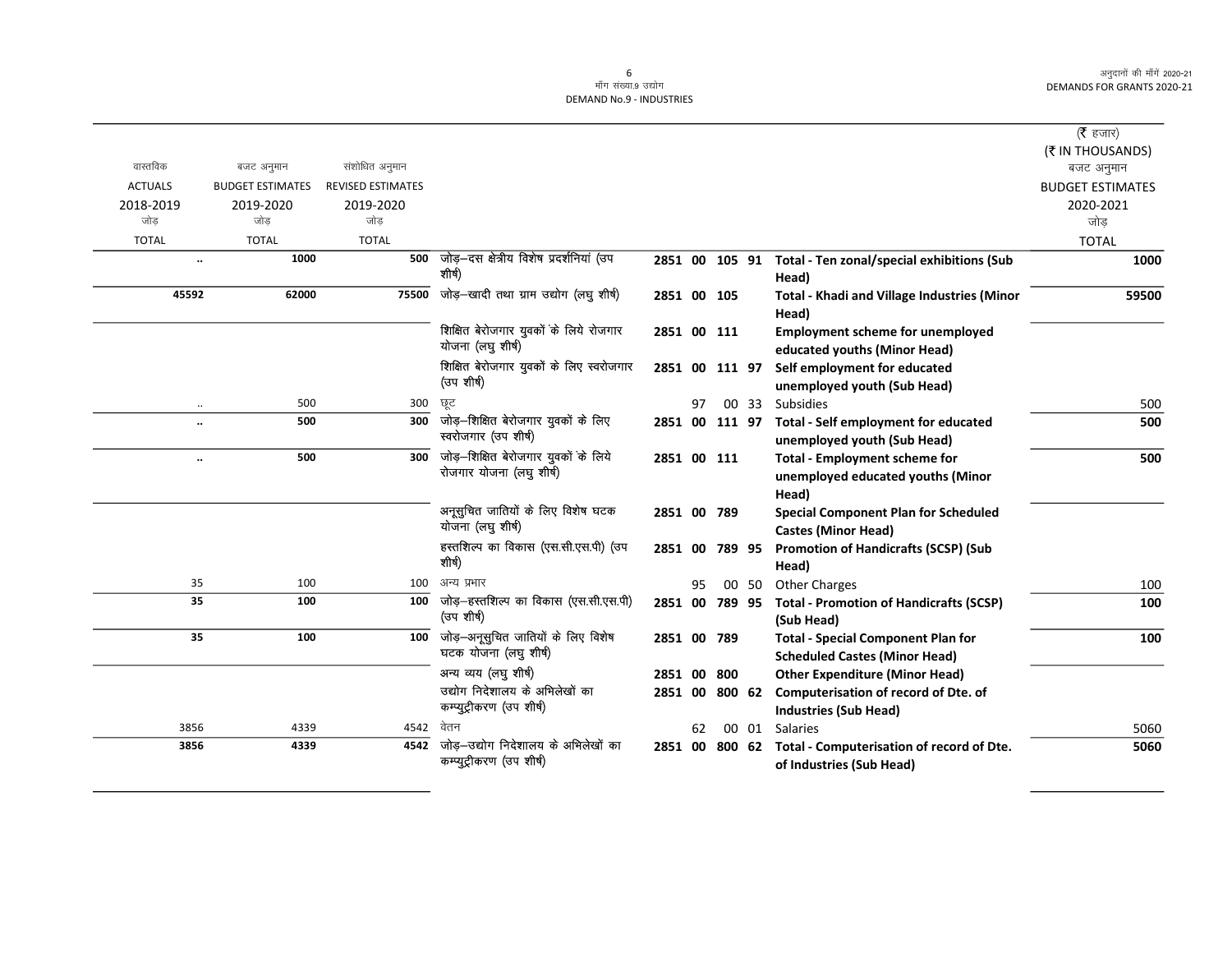#### .<br>माँग संख्या.9 उद्योग DEMAND No.9 - INDUSTRIES

|                      |                         |                          |                                                                   |                |    |        |       |                                                                         | ( $\bar{\tau}$ हजार)<br>(₹ IN THOUSANDS) |
|----------------------|-------------------------|--------------------------|-------------------------------------------------------------------|----------------|----|--------|-------|-------------------------------------------------------------------------|------------------------------------------|
| वास्तविक             | बजट अनुमान              | संशोधित अनुमान           |                                                                   |                |    |        |       |                                                                         | बजट अनुमान                               |
| <b>ACTUALS</b>       | <b>BUDGET ESTIMATES</b> | <b>REVISED ESTIMATES</b> |                                                                   |                |    |        |       |                                                                         | <b>BUDGET ESTIMATES</b>                  |
| 2018-2019            | 2019-2020               | 2019-2020                |                                                                   |                |    |        |       |                                                                         | 2020-2021                                |
| जोड                  | जोड                     | जोड                      |                                                                   |                |    |        |       |                                                                         | जोड़                                     |
| <b>TOTAL</b>         | <b>TOTAL</b>            | <b>TOTAL</b>             |                                                                   |                |    |        |       |                                                                         | <b>TOTAL</b>                             |
|                      |                         |                          | प्रचार एवं प्रसार कार्यकम (उप शीर्ष)                              |                |    |        |       | 2851 00 800 61 Publicity and propaganda programme (Sub                  |                                          |
|                      | 1000                    | 500                      | विज्ञापन एवं प्रचार                                               |                |    |        |       | Head)                                                                   |                                          |
| $\ddotsc$            | 1000                    | 500                      | जोड़-प्रचार एवं प्रसार कार्यकम (उप शीर्ष)                         |                | 61 |        | 00 26 | Advertisement & Publicity                                               | 1000                                     |
| $\ddot{\phantom{a}}$ |                         |                          |                                                                   |                |    |        |       | 2851 00 800 61 Total - Publicity and propaganda<br>programme (Sub Head) | 1000                                     |
|                      |                         |                          | इविज पोंटल के साथ सेवाओ का एकीकरण                                 | 2851 00        |    | 800 59 |       | <b>Integration of Services with eBiz Portal</b>                         |                                          |
|                      |                         |                          | (सी.एस.एस.) (उप शीर्ष)                                            |                |    |        |       | (CSS) (Sub Head)                                                        |                                          |
| $\ldots$             | $\ldots$                | 17250                    | अन्य प्रभार                                                       |                | 59 |        | 00 50 | <b>Other Charges</b>                                                    |                                          |
| $\ddotsc$            | $\ddot{\phantom{a}}$    | 17250                    | जोड़-इविज पोंटल के साथ सेवाओ का                                   | 2851 00 800 59 |    |        |       | <b>Total - Integration of Services with eBiz</b>                        | $\ddot{\phantom{0}}$                     |
|                      |                         |                          | एकीकरण (सी.एस.एस.) (उप शीर्ष)                                     |                |    |        |       | Portal (CSS) (Sub Head)                                                 |                                          |
| 3856                 | 5339                    | 22292                    | जोड़-अन्य व्यय (लघु शीर्ष)                                        | 2851 00 800    |    |        |       | <b>Total - Other Expenditure (Minor Head)</b>                           | 6060                                     |
| 179457               | 237700                  | 255100                   | जोड़-मुख्य शीर्ष '2851'                                           | 2851           |    |        |       | <b>TOTAL - MAJOR HEAD"2851"</b>                                         | 752500                                   |
| 179457               | 237550                  | 254950                   | स्वीकृत                                                           |                |    |        |       | Voted                                                                   | 752350                                   |
| $\ldots$             | 150                     | 150                      | भारित                                                             |                |    |        |       | Charged                                                                 | 150                                      |
|                      |                         |                          | मुख्य शीर्ष "2852"                                                |                |    |        |       | MAJOR HEAD "2852"                                                       |                                          |
|                      |                         |                          | उघोग (मुख्य शीर्ष)                                                | 2852           |    |        |       | <b>Industries (Major Head)</b>                                          |                                          |
|                      |                         |                          | उपभोक्ता उघोग (उप मुख्य शीर्ष)                                    | 2852 08        |    |        |       | <b>Consumer Industries (Sub Major Head)</b>                             |                                          |
|                      |                         |                          | अन्य (लघु शीर्ष)                                                  | 2852 08        |    | 600    |       | <b>Others (Minor Head)</b>                                              |                                          |
|                      |                         |                          | खादय प्रसस्करण पर राष्ट्रीय अभियान (सी.                           | 2852 08        |    | 600 91 |       | <b>National Mission on food processing (CSS)</b>                        |                                          |
|                      |                         |                          | एस.एस.) (उप शीर्ष)                                                |                |    |        |       | (Sub Head)                                                              |                                          |
| 3976                 | 5000                    | 5000                     | पूंजीगत परिसम्पतियो के सृजन के लिए<br>अनुदान                      |                | 91 | 00     | 35    | Grants for creation of capital assets                                   | 9900                                     |
| 3976                 | 5000                    | 5000                     | जोड़-खादय प्रसस्करण पर राष्ट्रीय<br>अभियान (सी.एस.एस.) (उप शीर्ष) | 2852 08        |    | 600 91 |       | <b>Total - National Mission on food</b><br>processing (CSS) (Sub Head)  | 9900                                     |
| 3976                 | 5000                    | 5000                     | जोड़-अन्य (लघु शीर्ष)                                             | 2852 08 600    |    |        |       | <b>Total - Others (Minor Head)</b>                                      | 9900                                     |
| 3976                 | 5000                    | 5000                     | जोड़-उपभोक्ता उघोग (उप मुख्य शीर्ष)                               | 2852 08        |    |        |       | <b>Total - Consumer Industries (Sub Major</b>                           | 9900                                     |
|                      |                         |                          |                                                                   |                |    |        |       | Head)                                                                   |                                          |
| 3976                 | 5000                    | 5000                     | जोड़-मुख्य शीर्ष "2852"                                           | 2852           |    |        |       | TOTAL - MAJOR HEAD"2852"                                                | 9900                                     |
|                      |                         |                          |                                                                   |                |    |        |       |                                                                         |                                          |

7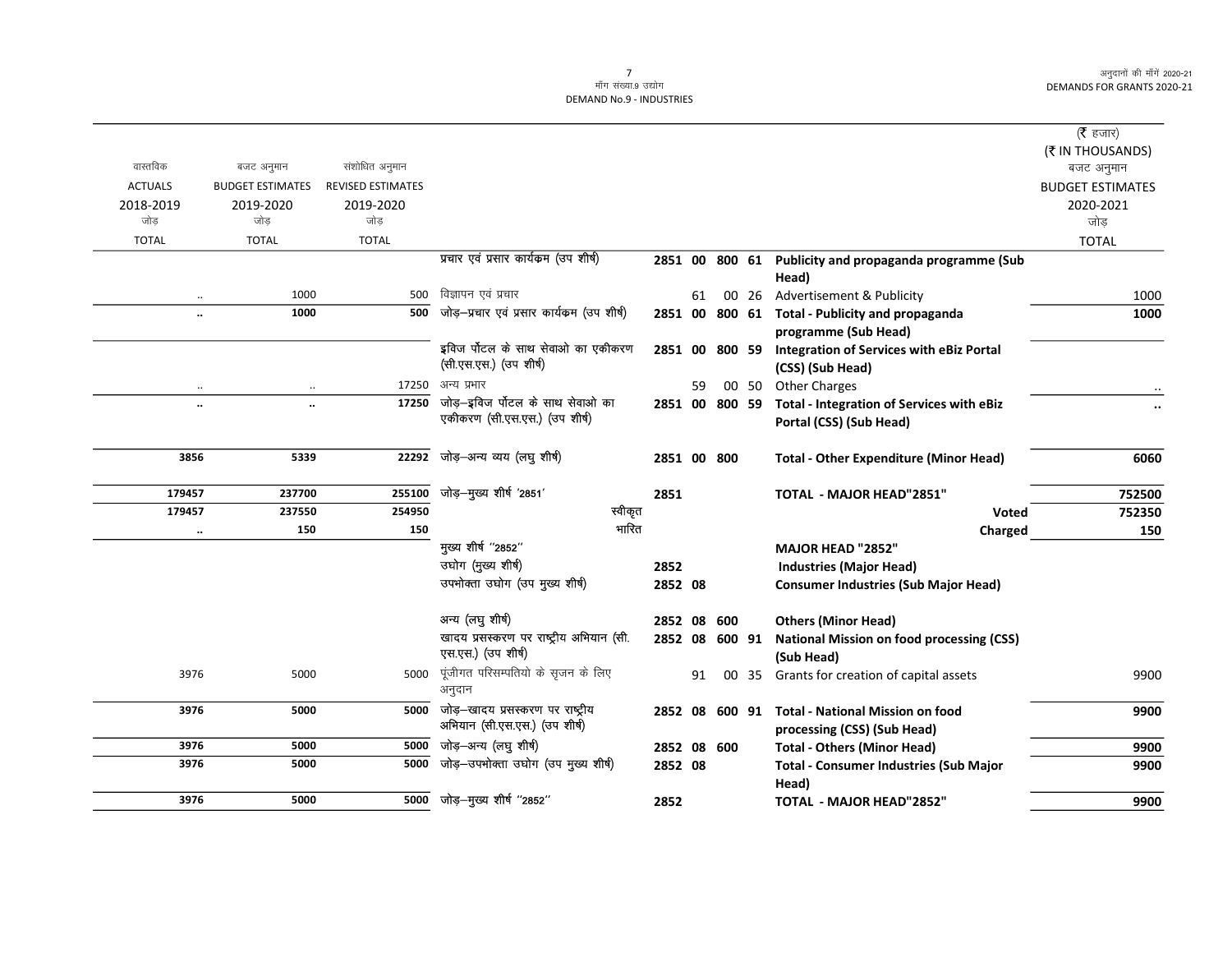|                |                         |                          |                                          |                |    |        |       |                                                    | ( <b>रै</b> हजार)       |
|----------------|-------------------------|--------------------------|------------------------------------------|----------------|----|--------|-------|----------------------------------------------------|-------------------------|
|                |                         |                          |                                          |                |    |        |       |                                                    | (₹ IN THOUSANDS)        |
| वास्तविक       | बजट अनुमान              | संशोधित अनुमान           |                                          |                |    |        |       |                                                    | बजट अनुमान              |
| <b>ACTUALS</b> | <b>BUDGET ESTIMATES</b> | <b>REVISED ESTIMATES</b> |                                          |                |    |        |       |                                                    | <b>BUDGET ESTIMATES</b> |
| 2018-2019      | 2019-2020               | 2019-2020                |                                          |                |    |        |       |                                                    | 2020-2021               |
| जोड            | जोड                     | जोड                      |                                          |                |    |        |       |                                                    | जोड                     |
| <b>TOTAL</b>   | <b>TOTAL</b>            | <b>TOTAL</b>             |                                          |                |    |        |       |                                                    | <b>TOTAL</b>            |
| 183433         | 242700                  | 260100                   | जोड़–राजस्व भाग                          |                |    |        |       | <b>TOTAL - REVENUE SECTION</b>                     | 762400                  |
| 183433         | 242550                  | 259950                   | स्वीकृत                                  |                |    |        |       | Voted                                              | 762250                  |
|                | 150<br>$\ldots$         | 150                      | भारित                                    |                |    |        |       | Charged                                            | 150                     |
|                |                         |                          | पूँजी भाग :                              |                |    |        |       | <b>CAPITAL SECTION:</b>                            |                         |
|                |                         |                          | मुख्य शीर्ष "6851"                       |                |    |        |       | MAJOR HEAD "6851"                                  |                         |
|                |                         |                          | गामीण व लघु उद्योगों के लिए ऋण (मुख्य    | 6851           |    |        |       | <b>Loans for Village and Small Industries</b>      |                         |
|                |                         |                          | शीर्ष)                                   |                |    |        |       | (Major Head)                                       |                         |
|                |                         |                          | हथकरघा उद्योग (लघु शीर्ष)                | 6851 00        |    | 103    |       | <b>Handloom Industries (Minor Head)</b>            |                         |
|                |                         |                          | कर्घों के आधुनिकी-करण के लिए ऋण          | 6851 00 103 98 |    |        |       | Loans for Modernisation of looms (Sub              |                         |
|                |                         |                          | (उप शीर्ष)                               |                |    |        |       | Head)                                              |                         |
|                | 80<br>$\cdot\cdot$      | 80                       | ऋण                                       |                | 98 |        | 00 55 | Loans                                              | 80                      |
|                | 80<br>$\ddotsc$         | 80                       | जोड़—कर्घों के आधुनिकी—करण के लिए        | 6851 00 103 98 |    |        |       | <b>Total - Loans for Modernisation of looms</b>    | 80                      |
|                |                         |                          | ऋण (उप शीर्ष)                            |                |    |        |       | (Sub Head)                                         |                         |
|                | 80<br>$\ddotsc$         | 80                       | जोड़-हथकरघा उद्योग (लघु शीर्ष)           | 6851 00 103    |    |        |       | <b>Total - Handloom Industries (Minor Head)</b>    | 80                      |
|                |                         |                          |                                          |                |    |        |       |                                                    |                         |
|                |                         |                          | खादी एवं ग्रामीण उद्योग (लघु शीर्ष)      | 6851 00 105    |    |        |       | Khadi and Village Industries (Minor Head)          |                         |
|                |                         |                          | राजीव गॉधी स्वाबलम्बी रोजगार योजना के    | 6851 00 105 97 |    |        |       | Loan to Delhi Khadi & Village Industries           |                         |
|                |                         |                          | लिए दिल्ली खादी एवं ग्रामीण उद्योग बोर्ड |                |    |        |       | Board for Rajiv Gandhi Swavlambi Rojgar            |                         |
|                |                         |                          | को ऋण (उप शीर्ष)                         |                |    |        |       | Yojna (Sub Head)                                   |                         |
|                |                         |                          |                                          |                |    |        |       |                                                    |                         |
|                | 12000                   | 3700                     | ऋण                                       |                | 97 |        | 00 55 | Loans                                              | 12000                   |
|                | 12000<br>$\ddotsc$      | 3700                     | जोड़–राजीव गाॅधी स्वाबलम्बी रोजगार       | 6851 00        |    | 105 97 |       | Total - Loan to Delhi Khadi & Village              | 12000                   |
|                |                         |                          | योजना के लिए दिल्ली खादी एवं ग्रामीण     |                |    |        |       | <b>Industries Board for Rajiv Gandhi</b>           |                         |
|                |                         |                          | उद्योग बोर्ड को ऋण (उप शीर्ष)            |                |    |        |       | Swavlambi Rojgar Yojna (Sub Head)                  |                         |
|                |                         |                          |                                          |                |    |        |       |                                                    |                         |
|                | 12000<br>$\ddotsc$      | 3700                     | जोड़-खादी एवं ग्रामीण उद्योग (लघु शीर्ष) | 6851 00 105    |    |        |       | <b>Total - Khadi and Village Industries (Minor</b> | 12000                   |
|                |                         |                          |                                          |                |    |        |       | Head)                                              |                         |
|                |                         |                          | अनूसुचित जातियों के लिए विशेष घटक        | 6851 00 789    |    |        |       | <b>Special Component Plan for Scheduled</b>        |                         |
|                |                         |                          | योजना (लघु शीर्ष)                        |                |    |        |       | <b>Castes (Minor Head)</b>                         |                         |